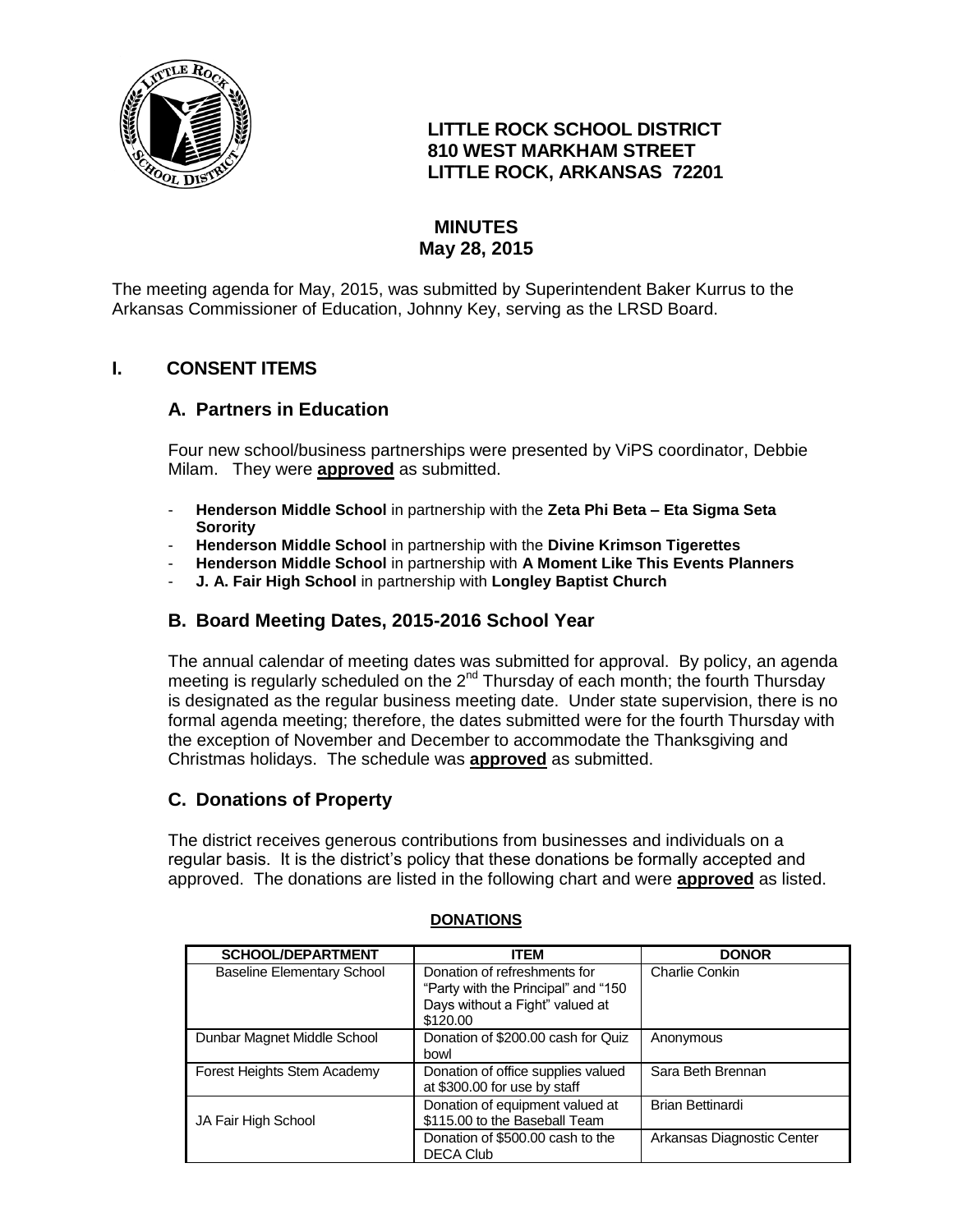| <b>SCHOOL/DEPARTMENT</b>                   | <b>ITEM</b>                                                                                                                      | <b>DONOR</b>                                      |
|--------------------------------------------|----------------------------------------------------------------------------------------------------------------------------------|---------------------------------------------------|
| Roberts Elementary                         | Donation of 44 Samsung Chrome                                                                                                    | <b>PTA</b>                                        |
|                                            | books with total value of \$8704.00                                                                                              |                                                   |
| Elementary Literacy and Early<br>Childhood | Donation of recycled paper valued<br>at \$400.00                                                                                 | Arkansas Teacher Retirement<br>System             |
| Fine Arts Department                       | Donation of Laser service and<br>dermaplane valued at \$1350.00<br>for Artistry in the Rock silent                               | Little Rock Dermatology Clinic<br><b>Services</b> |
|                                            | auction                                                                                                                          |                                                   |
|                                            | Donation of dinner for 4 valued at<br>\$40.00 for Artistry in the Rock<br><b>Silent Auction</b>                                  | El Porton                                         |
|                                            | Donation of eyebrow threading<br>service valued at \$100.00 for                                                                  | Unique Threading Salon                            |
|                                            | Artistry in the Rock Silent Auction                                                                                              |                                                   |
|                                            | Bling T-shirt valued at \$45.00 for<br>Artistry in the Rock Silent Auction                                                       | Real Natural Hair                                 |
|                                            | Donation of 1 hour massage<br>valued at \$80.00 for Artistry in the<br><b>Rock Silent Auction</b>                                | Hairlistix Beauty and Barber<br>Salon             |
|                                            | Donation of 4 hours DJ service<br>valued at \$400.00 for Artistry in<br>the Rock Silent Auction                                  | Millard "DJ HY-C" Hyman                           |
|                                            | Donation of one month of workout<br>services twice a week valued at<br>\$80.00 for Artistry in the Rock<br><b>Silent Auction</b> | Fitness 4 U/Marlon Shelton                        |
|                                            | Sunday Brunch for 4 valued at<br>\$80.00 for Artistry in the Rock<br><b>Silent Auction</b>                                       | Chi's Dim Sum & Bistro                            |
|                                            | Donation of \$100.00 towards the<br>2015 Dr. Morris Holmes Fine Arts<br>Scholarship fund                                         | <b>Billie and Skip Rutherford</b>                 |
|                                            | Donation of \$100.00 towards the<br>2015 Dr. Morris Holmes Fine Arts<br>Scholarship fund                                         | Everett and Rebecca Tucker                        |
|                                            | Donation of \$100.00 towards the<br>2015 Dr. Morris Holmes Fine Arts<br>Scholarship fund                                         | Michael and Beth Drake                            |
|                                            | Donation of \$50.00 towards the<br>2015 Dr. Morris Holmes Fine Arts<br>Scholarship fund                                          | Roslyn Zeigler                                    |
|                                            | Donation of \$100.00 towards the<br>2015 Dr. Morris Holmes Fine Arts<br>Scholarship fund                                         | Catering to You, Inc.                             |
|                                            | Donation of \$100.00 towards the<br>2015 Dr. Morris Holmes Fine Arts<br>Scholarship fund                                         | Chr-Eyton Electric, Inc                           |
|                                            | Donation of \$100.00 towards the<br>2015 Dr. Morris Holmes Fine Arts<br>Scholarship fund                                         | American Bus Sales, LLC                           |
|                                            | Donation of \$50.00 towards the<br>2015 Dr. Morris Holmes Fine Arts<br>Scholarship fund                                          | Sarot and Sam Bush                                |
|                                            | Donation of \$100.00 towards the<br>2015 Dr. Morris Holmes Fine Arts<br>Scholarship fund                                         | Morris Holmes                                     |
|                                            | Donation of \$100.00 towards the<br>2015 Dr. Morris Holmes Fine Arts<br>Scholarship fund                                         | Ann. S. Marshall                                  |
|                                            | Donation of \$100.00 towards the<br>2015 Dr. Morris Holmes Fine Arts<br>Scholarship fund                                         | Little Rock Education<br>Association              |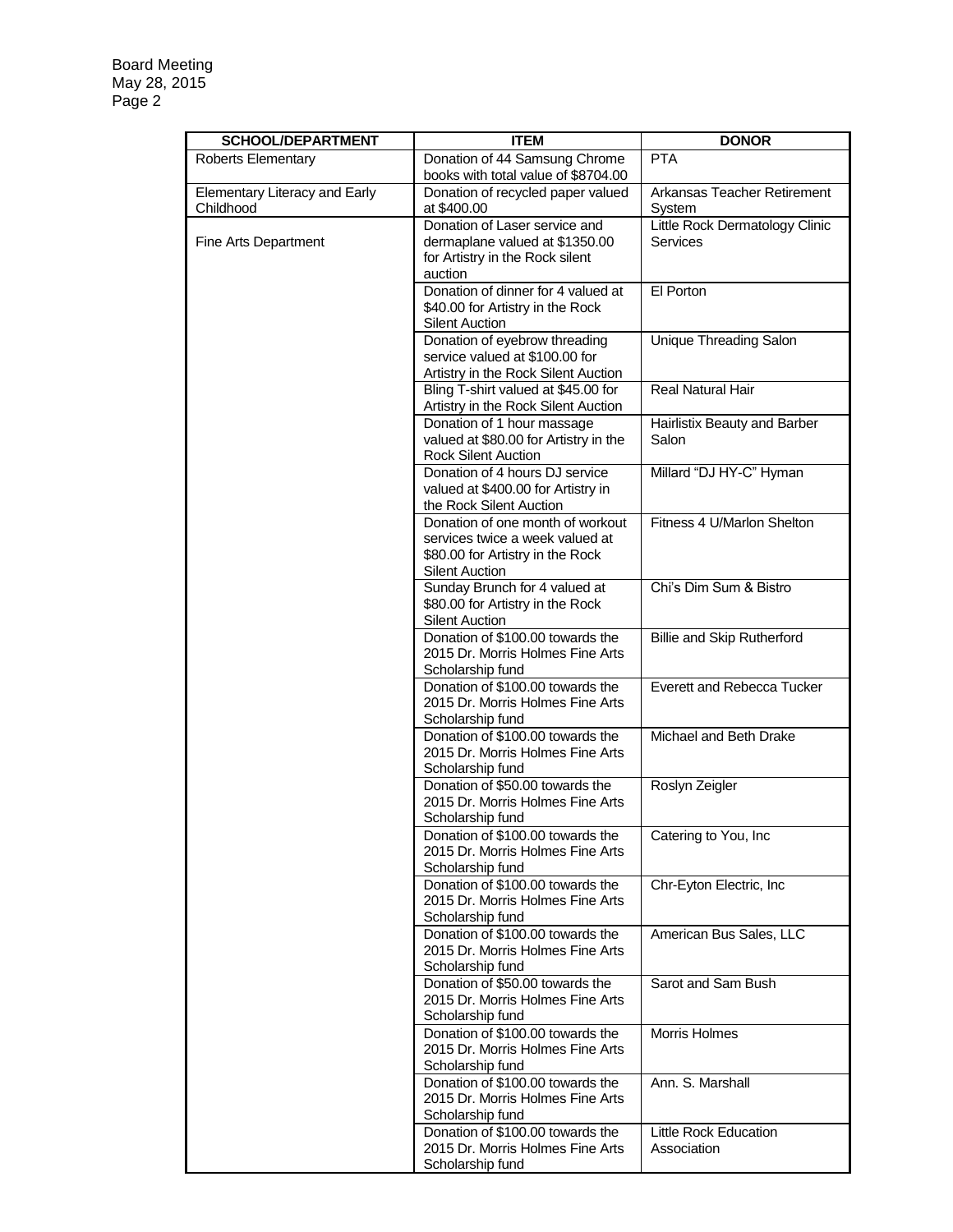## **D. Minutes**

Minutes from meetings dated April 23 and May 15, 2015, were submitted and **approved** as written.

# **II. BOARD POLICY & REGULATIONS REVIEW**

### **A. Board Policy: JEA Student Transfers**

The administration submitted a policy to address student transfers into and out of the LRSD. This includes transfer requests from students who do not reside within the boundaries of the LRSD, homeschooled students, and students enrolling from the Division of Youth Services.

The policy was **not approved** as submitted. Commissioner Key requested additional clarification and language specific to transfers out of the district. The policy will be revised in consultation with legal counsel so as to maintain compliance with desegregation settlement terms related to inter-district transfers. It will be returned to the agenda for consideration in June.

# **III. EDUCATIONAL SERVICES**

- **A. AP World History / AP US History / AP European History Textbook Adoptions**
- **B. Middle School Social Studies and Arkansas History Textbook Adoption**
- **C. Middle School Science Textbook Adoption**

All recommendations for adoption of textbooks were approved as submitted.

# **VI. SCHOOL SERVICES**

### **A. Summer School 2015**

A report of summer school programs for elementary, middle and high school students was included in the agenda. No action was required as the report was provided for information only.

### **V. HUMAN RESOURCES**

### **A. Personnel Changes**

Routine personnel changes were included in the agenda, and were **approved** as submitted.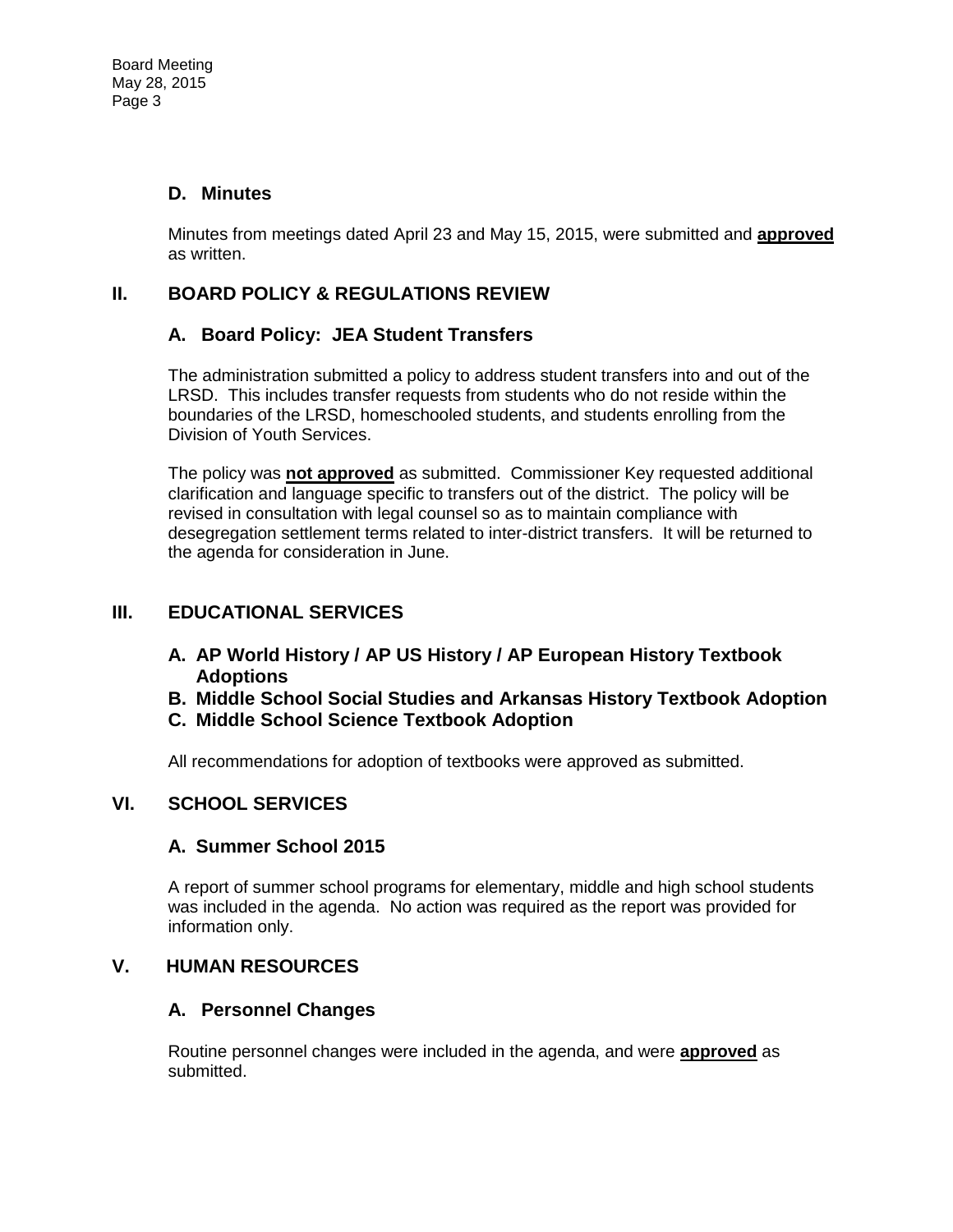# **VI. FINANCE & SUPPORT SERVICES**

#### **A. Meal Price Increases for 2015-2016**

A recommendation to increase school meal prices for the 2015-16 school year was submitted for approval. The rationale included compliance with USDA requirements and state regulations which guide school district operations for operating meal programs within the "break-even" revenue formula.

Breakfast prices for elementary and secondary students would increase by .10 and adult meals would increase by .20. Lunch prices for elementary students and adults would increase by .10; secondary lunch prices would remain the same as the previous year. The recommendation was **approved** as submitted.

#### **B. Resolution: Hazard Mitigation Plan**

The LRSD is part of the Pulaski County Hazard Mitigation Plan as a component of the FEMA Hazard Mitigation Assistance Program. Local jurisdictions must have in place a FEMA-approved hazard mitigation action plan as a condition of receipt of federal mitigation funding. A resolution was submitted by the federal deadline of May 24, 2015 and was included in the agenda for formal adoption and approval. It was **approved**.

#### **C. Central Arkansas Right of Way Easements**

Central Arkansas Water requested a 20 foot wide easement for placement of a permanent waterline and a 25 foot wide easement for placement of a temporary waterline on the property of Mann Middle School. CAW would pay the LRSD \$6,350 for these two easements. The administration's recommendation for approval of the ROW easement was **approved** as submitted.

#### **D. Minority & Women Business Enterprise – Monthly Reports, February 2015**

The Minority & Women Business Enterprise monthly reports for April were submitted as informational items. No action was required; the reports were **accepted** as submitted.

#### **E. Monthly Financial Statements**

The financial reports for the month of March were included in the agenda. No action was required; the reports were **accepted** as submitted.

#### **VII. HEARINGS**

Two students were recommended for expulsion from the LRSD based on violations of district policy and state laws regarding possession of firearms on school campuses.

Student JW, eighth grader from Mann Magnet Middle School, was found in possession of an unloaded handgun on April 10, 2015. Student SH, ninth grader from McClellan High School, was found in possession of a loaded handgun on April 2, 2015.